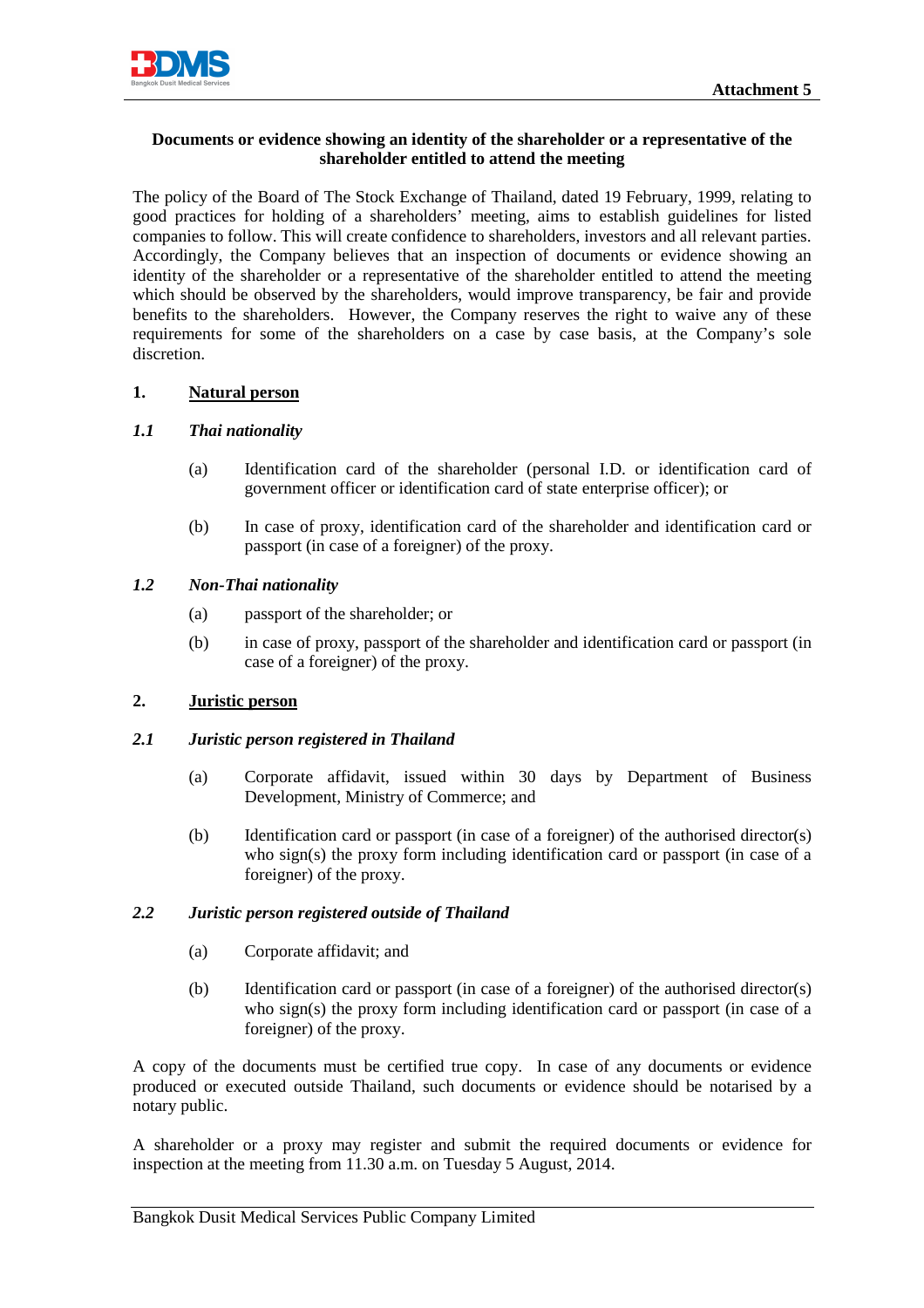

#### Proxy Form B

------------------------------------------ Made at the contract of the contract of the contract of the contract of the contract of the contract of the contract of the contract of the contract of the contract of the contract of the contract of the contract of the co Date Month Year (1) I/We, nationality: , residing/located at No. **Manual Common Common Common Common Common Common Common Common Common Common Common Common Common Common Common Common Common Common Common Common Common Common Common Common Common Common Common Common Common Common Comm** Amphur/Khet . , Province, Postal code , (2) Being a shareholder of **Bangkok Dusit Medical Services PCL** holding shares in total which are entitled to cast votes as follows: Ordinary shares: shares in total which are entitled to cast votes; and Preferred shares: shares in total which are entitled to cast votes, (3) I/we wish to appoint  $\Box$  1. age years Residing at no. , Soi , Road, Kwaeng , Khet , Reference , Road, Kwaeng , Khet , Reference , Reference , Reference , Reference , Reference , Reference , Reference , Reference ,  $\mathbb{R}$ Postal Code I/we wish to appoint  $\Box$  2.  $\Box$  2.  $\Box$  2.  $\Box$  2.  $\Box$  2.  $\Box$  2.  $\Box$  2.  $\Box$  3.  $\Box$  3.  $\Box$  3.  $\Box$  3.  $\Box$  3.  $\Box$  3.  $\Box$  3.  $\Box$  3.  $\Box$  3.  $\Box$  3.  $\Box$  3.  $\Box$  3.  $\Box$  3.  $\Box$  3.  $\Box$  3.  $\Box$  3.  $\Box$  3.  $\Box$  3. Residing at no. , Soi , Road, Kwaeng \_\_\_\_\_\_\_\_\_\_\_\_\_\_\_\_\_, Khet \_\_\_\_\_\_\_\_\_\_\_\_\_\_, Province \_\_\_\_\_\_\_\_\_\_\_\_\_\_\_\_, Postal Code I/we wish to appoint  $\Box$  3.  $\Box$  age years Residing at no. , Soi , Road, Kwaeng \_\_\_\_\_\_\_\_\_\_\_\_\_\_\_\_, Khet \_\_\_\_\_\_\_\_\_\_\_\_, Province \_\_\_\_\_\_\_\_\_\_\_\_\_\_\_, Postal Code<sup>-</sup>

As my/our proxy to attend and vote for me/us at the Extraordinary General Meeting of Shareholders No. 1/2014 scheduled to be held on Tuesday, 5 August 2014, at 13.30 hrs., at His Royal Highness Crown Prince Maha Vajiralongkorn Ballroom, 3<sup>th</sup> floor, Royal Golden Jubilee Building, Soi Soonvijai, New Petchburi Road, Bangkok., or such other date, time and place as may be adjourned.

(4) I/We authorise my/our proxy to cast the votes on my/our behalf at the above meeting in the following manners: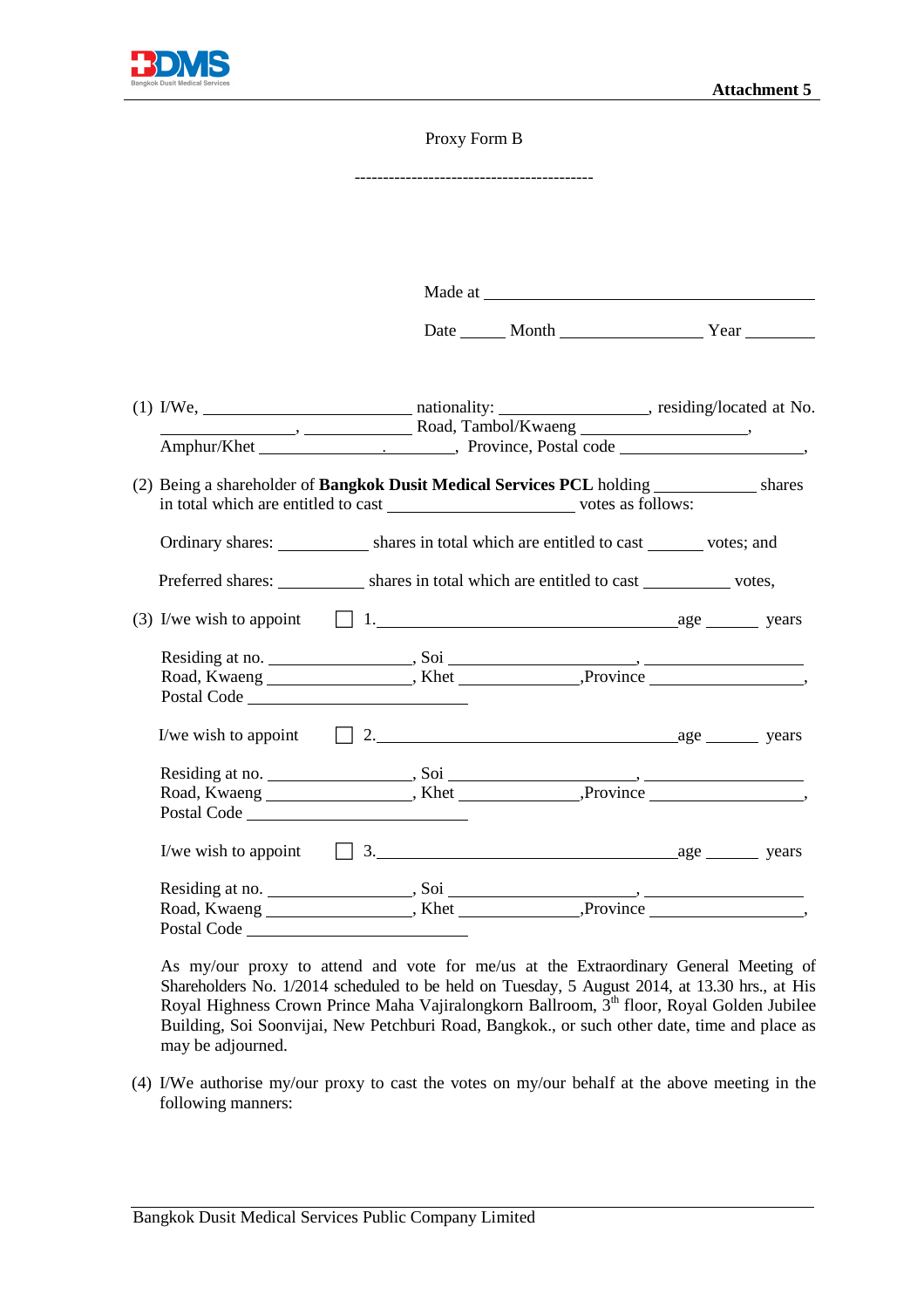

| Agenda no. 1 To consider and certify the Minutes of the 2014 Annual General Meeting of |                                                                                                                                                                                                                                                                                                                                                                                                                                                                                                                                                                                                                                                                                                                                                       |  |
|----------------------------------------------------------------------------------------|-------------------------------------------------------------------------------------------------------------------------------------------------------------------------------------------------------------------------------------------------------------------------------------------------------------------------------------------------------------------------------------------------------------------------------------------------------------------------------------------------------------------------------------------------------------------------------------------------------------------------------------------------------------------------------------------------------------------------------------------------------|--|
|                                                                                        | <b>Shareholders</b>                                                                                                                                                                                                                                                                                                                                                                                                                                                                                                                                                                                                                                                                                                                                   |  |
| (a)                                                                                    | The proxy is entitled to cast the votes on my/our behalf at its own discretion.                                                                                                                                                                                                                                                                                                                                                                                                                                                                                                                                                                                                                                                                       |  |
| (b)                                                                                    | The proxy must cast the votes in accordance with the following instructions:                                                                                                                                                                                                                                                                                                                                                                                                                                                                                                                                                                                                                                                                          |  |
|                                                                                        | $\Box$ Disapprove $\Box$ Abstain<br>$\Box$ Approve                                                                                                                                                                                                                                                                                                                                                                                                                                                                                                                                                                                                                                                                                                    |  |
|                                                                                        | Agenda no. 2 To consider the issuance and offering of convertible bonds in an amount not                                                                                                                                                                                                                                                                                                                                                                                                                                                                                                                                                                                                                                                              |  |
|                                                                                        | exceeding Baht 10,000 million or an equivalent amount in other currencies                                                                                                                                                                                                                                                                                                                                                                                                                                                                                                                                                                                                                                                                             |  |
| (a)                                                                                    | The proxy is entitled to cast the votes on my/our behalf at its own discretion.                                                                                                                                                                                                                                                                                                                                                                                                                                                                                                                                                                                                                                                                       |  |
| (b)                                                                                    | The proxy must cast the votes in accordance with the following instructions:                                                                                                                                                                                                                                                                                                                                                                                                                                                                                                                                                                                                                                                                          |  |
|                                                                                        | $\Box$ Disapprove $\Box$ Abstain<br>Approve                                                                                                                                                                                                                                                                                                                                                                                                                                                                                                                                                                                                                                                                                                           |  |
|                                                                                        | <u>Agenda no. 3 To consider and approve (i) the cancellation of the increase in the registered</u><br>capital of the Company and the allocation of 1,549,095,640 ordinary shares<br>under the general mandate as previously approved by the 2014 Annual<br>General Meeting of Shareholders and (ii) the reduction of the registered<br>capital of the Company by the amount of Baht 154,909,564 from the existing<br>registered capital of Baht 1,704,005,218 to Baht 1,549,095,654, by cancelling<br>1,549,095,640 shares authorized but unissued, at a par value of Baht 0.10 per<br>share and the amendment to Clause 4 of the Memorandum of Association of<br>the Company to be in line with the reduction of the Company's registered<br>capital |  |
| (a)                                                                                    | The proxy is entitled to cast the votes on my/our behalf at its own discretion.                                                                                                                                                                                                                                                                                                                                                                                                                                                                                                                                                                                                                                                                       |  |
| (b)                                                                                    | The proxy must cast the votes in accordance with the following instructions:                                                                                                                                                                                                                                                                                                                                                                                                                                                                                                                                                                                                                                                                          |  |
|                                                                                        | $\Box$ Disapprove $\Box$ Abstain<br>Approve                                                                                                                                                                                                                                                                                                                                                                                                                                                                                                                                                                                                                                                                                                           |  |
|                                                                                        | Agenda no. 4 To consider and approve the increase in the registered capital of the Company<br>by the amount of Baht 100,691,217.40 from the existing registered capital of<br><u>Baht 1,549,095,654 to Baht 1,649,786,871.40 by issuing 1,006,912,174 newly</u><br>issued ordinary shares at a par value of Baht 0.10 per share and the<br>amendment to Clause 4 of the Memorandum of Association of the Company<br>to be in line with the increase in the Company's registered capital                                                                                                                                                                                                                                                               |  |
| (a)                                                                                    | The proxy is entitled to cast the votes on my/our behalf at its own discretion.                                                                                                                                                                                                                                                                                                                                                                                                                                                                                                                                                                                                                                                                       |  |
| (b)                                                                                    | The proxy must cast the votes in accordance with the following instructions:                                                                                                                                                                                                                                                                                                                                                                                                                                                                                                                                                                                                                                                                          |  |
|                                                                                        | Disapprove $\Box$ Abstain<br>$\Box$ Approve                                                                                                                                                                                                                                                                                                                                                                                                                                                                                                                                                                                                                                                                                                           |  |
|                                                                                        | Agenda no. 5 To consider and approve the allocation of the newly issued ordinary shares of<br>the Company                                                                                                                                                                                                                                                                                                                                                                                                                                                                                                                                                                                                                                             |  |
| (a)                                                                                    | The proxy is entitled to cast the votes on my/our behalf at its own discretion.                                                                                                                                                                                                                                                                                                                                                                                                                                                                                                                                                                                                                                                                       |  |
| (b)                                                                                    | The proxy must cast the votes in accordance with the following instructions:                                                                                                                                                                                                                                                                                                                                                                                                                                                                                                                                                                                                                                                                          |  |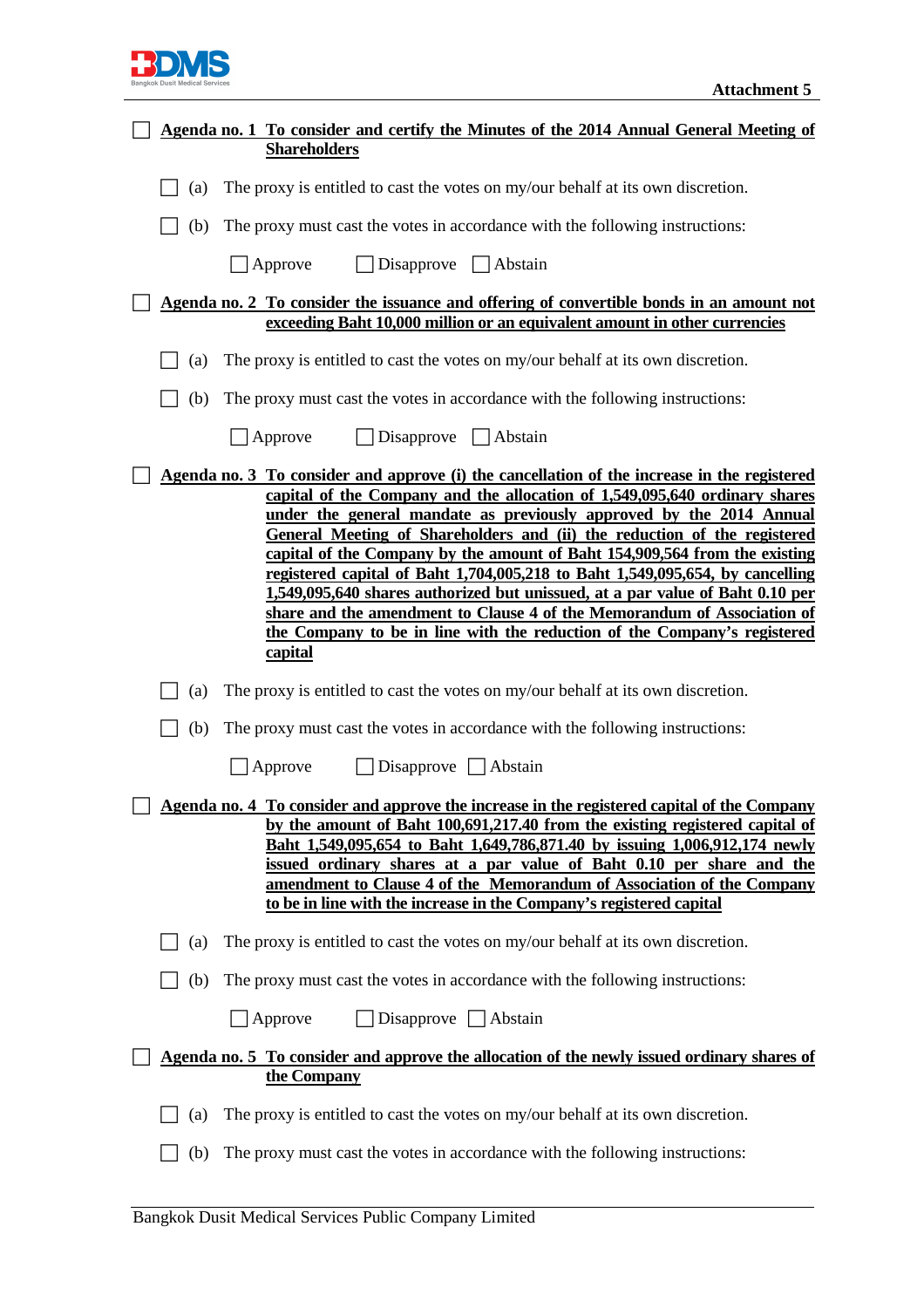

|     | Agenda no. 6 To consider and approve the amendment to Article 9 of the Company's                                                                                                                     |
|-----|------------------------------------------------------------------------------------------------------------------------------------------------------------------------------------------------------|
|     | <b>Articles of Association (foreign shareholding restriction)</b>                                                                                                                                    |
| (a) | The proxy is entitled to cast the votes on my/our behalf at its own discretion.                                                                                                                      |
| (b) | The proxy must cast the votes in accordance with the following instructions:                                                                                                                         |
|     | $\Box$ Approve $\Box$ Disapprove $\Box$ Abstain                                                                                                                                                      |
|     | Agenda no. 7 Other Business Consideration (If any)                                                                                                                                                   |
| (a) | The proxy is entitled to cast the votes on my/our behalf at its own discretion.                                                                                                                      |
| (b) | The proxy must cast the votes in accordance with the following instructions:                                                                                                                         |
|     | $\Box$ Disapprove $\Box$ Abstain<br>Approve                                                                                                                                                          |
|     | (5) If the votes which the proxy casts on any agenda conflict with my/our specified instruction in<br>this proxy form, those votes are invalid and will be regarded as having not been cast by me/us |

(6) If my/our instruction on voting is not expressly or clearly indicated on any agenda, the meeting considers or resolves on any matter other than those stated above, or there is any change or addition to the relevant facts, then the proxy will be entitled to cast the votes on my/our behalf at his/her own discretion.

Any acts or performance caused by the Proxy at the above meeting, except voting in contravention of my/our instruction, shall be deemed as my/our acts and performance in all respects.



#### **Remarks**

- 1. A shareholder may grant a proxy to only one person. The number of shares held by a shareholder may not be divided into several portions and granted to more than one proxy in order to divide the votes.
- 2. As regards the agenda to appoint directors, the meeting may consider appointing the entire board or any director(s).
- 3. In case there are more agendas to be discussed than those specified above, the grantor may make additional authorisation in the Attachment to Proxy Form B.

in my/our capacity as the shareholder.